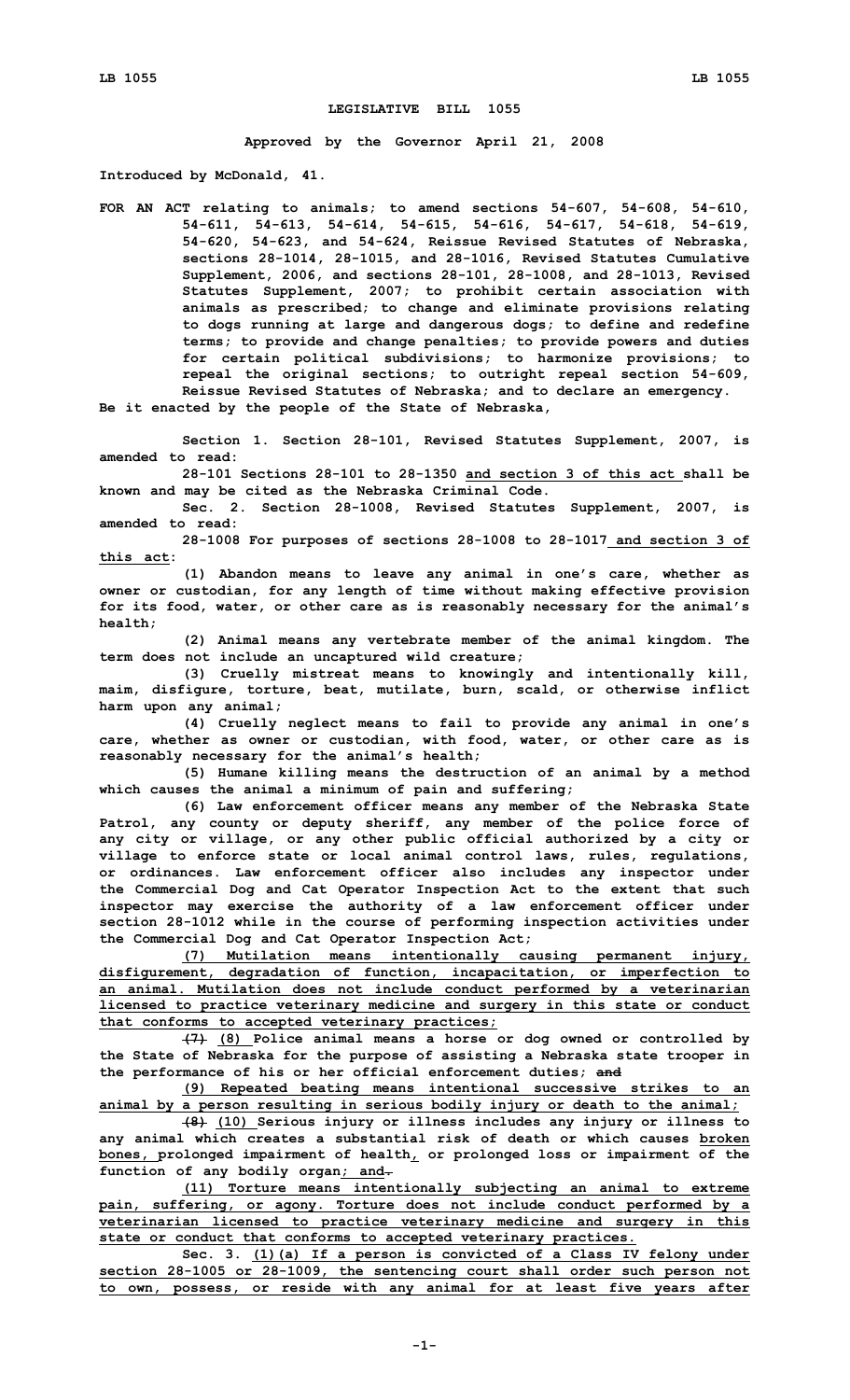**LB 1055 LB 1055**

**the date of conviction, but such time restriction shall not exceed fifteen years. Any person violating such court order shall be guilty of <sup>a</sup> Class I misdemeanor.**

**(b) If <sup>a</sup> person is convicted of <sup>a</sup> Class <sup>I</sup> misdemeanor under subdivision (2)(a) of section 28-1009 or <sup>a</sup> Class III misdemeanor under section 28-1010, the sentencing court may order such person not to own, possess, or reside with any animal after the date of conviction, but such time restriction, if any, shall not exceed five years. Any person violating such court order shall be guilty of <sup>a</sup> Class IV misdemeanor.**

**(c) Any animal involved in <sup>a</sup> violation of <sup>a</sup> court order under subdivision (a) or (b) of this subsection shall be subject to seizure by law enforcement.**

**(2) This section shall not apply to any person convicted under section 28-1005 or 28-1009 if <sup>a</sup> licensed physician confirms in writing that ownership or possession of or residence with an animal is essential to the health of such person.**

**Sec. 4. Section 28-1013, Revised Statutes Supplement, 2007, is amended to read:**

**28-1013 Sections 28-1008 to 28-1017 and section 3 of this act shall not apply to:**

**(1) Care or treatment of an animal by <sup>a</sup> veterinarian licensed under the Nebraska Veterinary Practice Act until December 1, 2008, and the Veterinary Medicine and Surgery Practice Act on and after December 1, 2008;**

**(2) Commonly accepted care or treatment of <sup>a</sup> police animal by <sup>a</sup> law enforcement officer in the normal course of his or her duties;**

**(3) Research activity carried on by any research facility currently meeting the standards of the federal Animal Welfare Act, 7 U.S.C. 2131 et seq., as such act existed on January 1, 2003;**

**(4) Commonly accepted practices of hunting, fishing, or trapping;**

**(5) Commonly accepted practices occurring in conjunction with rodeos, animal racing, or pulling contests;**

**(6) Humane killing of an animal by the owner or by his or her agent or <sup>a</sup> veterinarian upon the owner's request;**

**(7) Commonly accepted practices of animal husbandry with respect to farm animals and commercial livestock operations, including their transport from one location to another and nonnegligent actions taken by personnel or agents of the Nebraska Department of Agriculture or the United States Department of Agriculture in the performance of duties prescribed by law;**

**(8) Use of reasonable force against an animal, other than <sup>a</sup> police animal, which is working, including killing, capture, or restraint, if the animal is outside the owned or rented property of its owner or custodian and is injuring or posing an immediate threat to any person or other animal;**

**(9) Killing of house or garden pests;**

**(10) Commonly followed practices occurring in conjunction with the slaughter of animals for food or byproducts; and**

**(11) Commonly accepted animal training practices.**

**Sec. 5. Section 28-1014, Revised Statutes Cumulative Supplement, 2006, is amended to read:**

**28-1014 Any city, village, or county may adopt and promulgate rules, regulations, and ordinances which are not inconsistent with the provisions of sections 28-1008 to 28-1017 and section 3 of this act for the protection of the public, public health, and animals within its jurisdiction.**

**Sec. 6. Section 28-1015, Revised Statutes Cumulative Supplement, 2006, is amended to read:**

**28-1015 When an animal is owned by <sup>a</sup> minor child, the parent of such minor child with whom the child resides or legal guardian with whom the child resides shall be subject to the penalties provided under sections 28-1008 to 28-1017 and section 3 of this act if the animal is abandoned or cruelly neglected.**

**Sec. 7. Section 28-1016, Revised Statutes Cumulative Supplement, 2006, is amended to read:**

**28-1016 Nothing in sections 28-1008 to 28-1017 and section 3 of this act shall be construed as amending or changing the authority of the Game and Parks Commission as established in the Game Law or to prohibit any conduct authorized or permitted by such law.**

**Sec. 8. Section 54-607, Reissue Revised Statutes of Nebraska, is amended to read:**

**54-607 Whoever, being the The owner of any dog, shall permit the same to run running at large for ten days, without such <sup>a</sup> collar as hereinbefore described being securely placed upon the neck of such dog, required in section 54-605 shall be fined in any sum not exceeding an amount not to exceed twenty-five dollars.**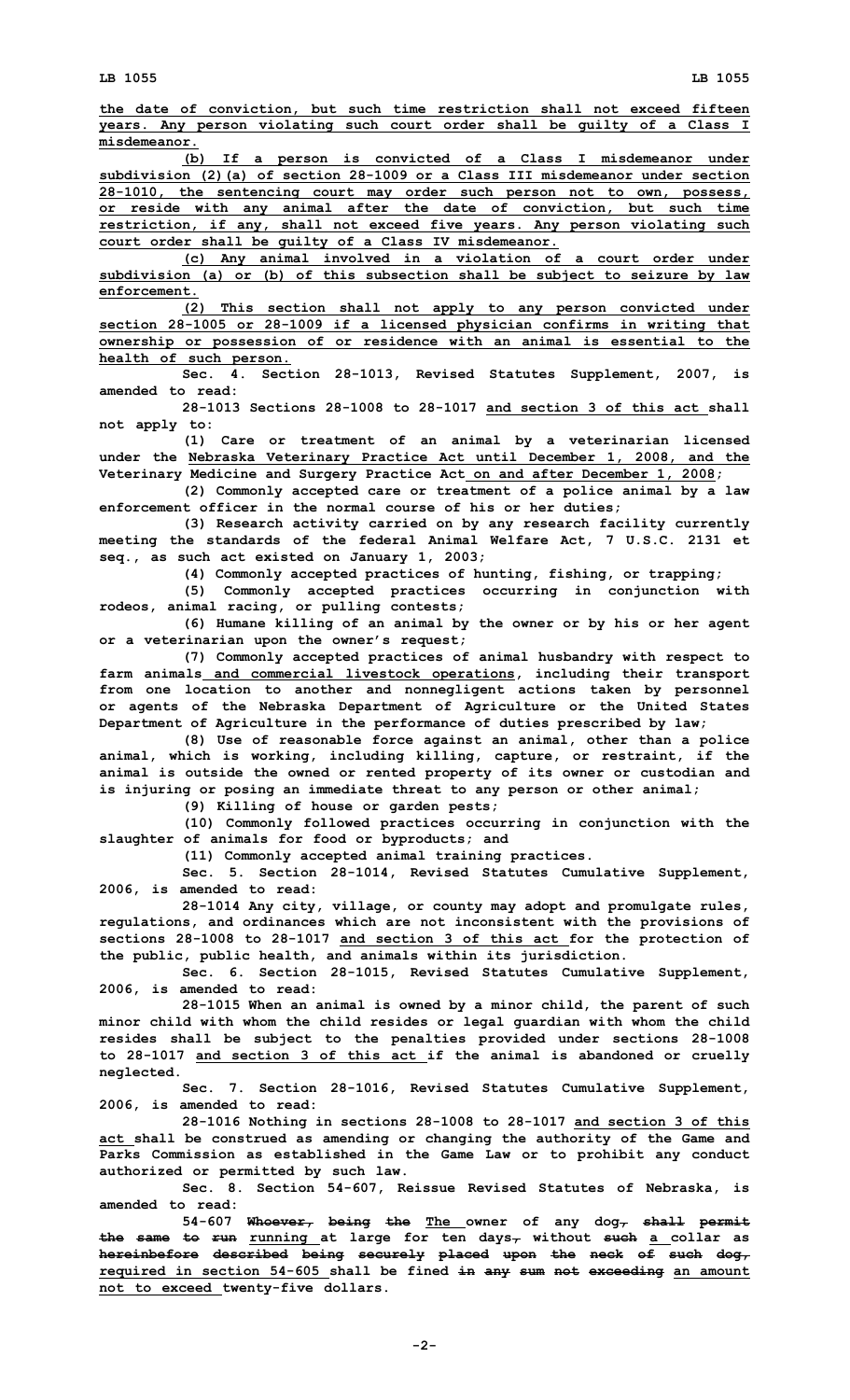**Sec. 9. Section 54-608, Reissue Revised Statutes of Nebraska, is amended to read:**

**54-608 In counties having <sup>a</sup> population of eighty thousand or more inhabitants and cities of the first class contained in such counties, it shall be unlawful for any person, firm, partnership, limited liability company, or corporation to have any dog which is owned, kept, harbored, or allowed to be habitually in or upon premises occupied by him, or her, or it or under his, or her, or its control to be at large. and go in or upon public property or the private premises of others or upon the streets or highways.**

**Sec. 10. Section 54-610, Reissue Revised Statutes of Nebraska, is amended to read:**

**54-610 In counties having <sup>a</sup> population of eighty thousand or more inhabitants and cities of the first class contained in such counties, whenever complaints are made to the poundmaster or the person or corporation performing the duties of poundmaster that <sup>a</sup> dog is at large, or doing damage to public or private property, it shall be the duty of such poundmaster, person, or corporation to investigate such complaint. If upon such investigation it appears that the complaint is founded upon facts, it shall be the duty of such poundmaster, person, or corporation to take such dog into custody and he, she, or it may file or cause to be filed <sup>a</sup> complaint in the county court against such person, firm, partnership, limited liability company, or corporation owning, keeping, or harboring such dog charging <sup>a</sup> violation of sections section 54-601 and or 54-608. to 54-611.**

**Sec. 11. Section 54-611, Reissue Revised Statutes of Nebraska, is amended to read:**

**54-611 In counties having <sup>a</sup> population of eighty thousand or more inhabitants and cities of the first class contained in such counties, if upon final hearing the defendant is adjudged guilty of any violation of sections section 54-601 and or 54-608, to 54-610, the court may, in addition to the penalty provided in section 54-613, order such disposition of the offending dog as may seem reasonable and proper. Disposition includes sterilization, seizure, permanent assignment of the dog to <sup>a</sup> court-approved animal shelter as defined in section 28-1018, or destruction of the dog in an expeditious and humane manner. Reasonable costs for such disposition are the responsibility of the defendant.**

**Sec. 12. Section 54-613, Reissue Revised Statutes of Nebraska, is amended to read:**

**54-613 In counties having <sup>a</sup> population of eighty thousand or more inhabitants and cities of the first class contained in such counties, any Any person in violation of sections section 54-601 and or 54-608 to 54-611 shall be deemed guilty of <sup>a</sup> Class V IV misdemeanor.**

**Sec. 13. Section 54-614, Reissue Revised Statutes of Nebraska, is amended to read:**

**54-614 (1) <sup>A</sup> Any county having <sup>a</sup> population in excess of fifteen thousand inhabitants according to the most recent federal decennial census may collect <sup>a</sup> license tax in an amount which shall be determined by the appropriate governing body from the owners and harborers of dogs, and may enforce the same such tax by appropriate penalties. A county may impound any dog if , and cause the destruction of any dog for which the owner or harborer shall refuse or neglect to pay such license tax. Any licensing provision shall comply with subsection (2) of section 54-603 for dog guides, hearing aid dogs, and service dogs.**

**(2) <sup>A</sup> Such county may regulate, license, or prohibit the running at large of dogs, adopt regulations to and guard against injuries or annoyances therefrom, and authorize the destruction, adoption, or other disposition of the same such dogs when running at large contrary to the provisions of this subsection or any regulations adopted in accordance with this subsection. A county adopting regulations in accordance with this subsection shall provide for an appeal process with respect to such regulations.**

**Sec. 14. Section 54-615, Reissue Revised Statutes of Nebraska, is amended to read:**

**54-615 Such <sup>A</sup> county shall have power to regulate the running at large of dogs, and to cause such as may be running at large to be impounded and sold to discharge the may impound any dog deemed to be running at large. The owner of such dog shall pay the reasonable cost and penalties provided for the violation of such prohibitions, prohibition, including the expense of impounding and keeping the same, and the expense of such sale. dog.**

**Sec. 15. Section 54-616, Reissue Revised Statutes of Nebraska, is amended to read:**

**54-616 Such <sup>A</sup> county may shall have power to provide for the erection of all needful pounds any pounds needed within the county, to appoint and compensate keepers thereof, and to establish and enforce rules governing**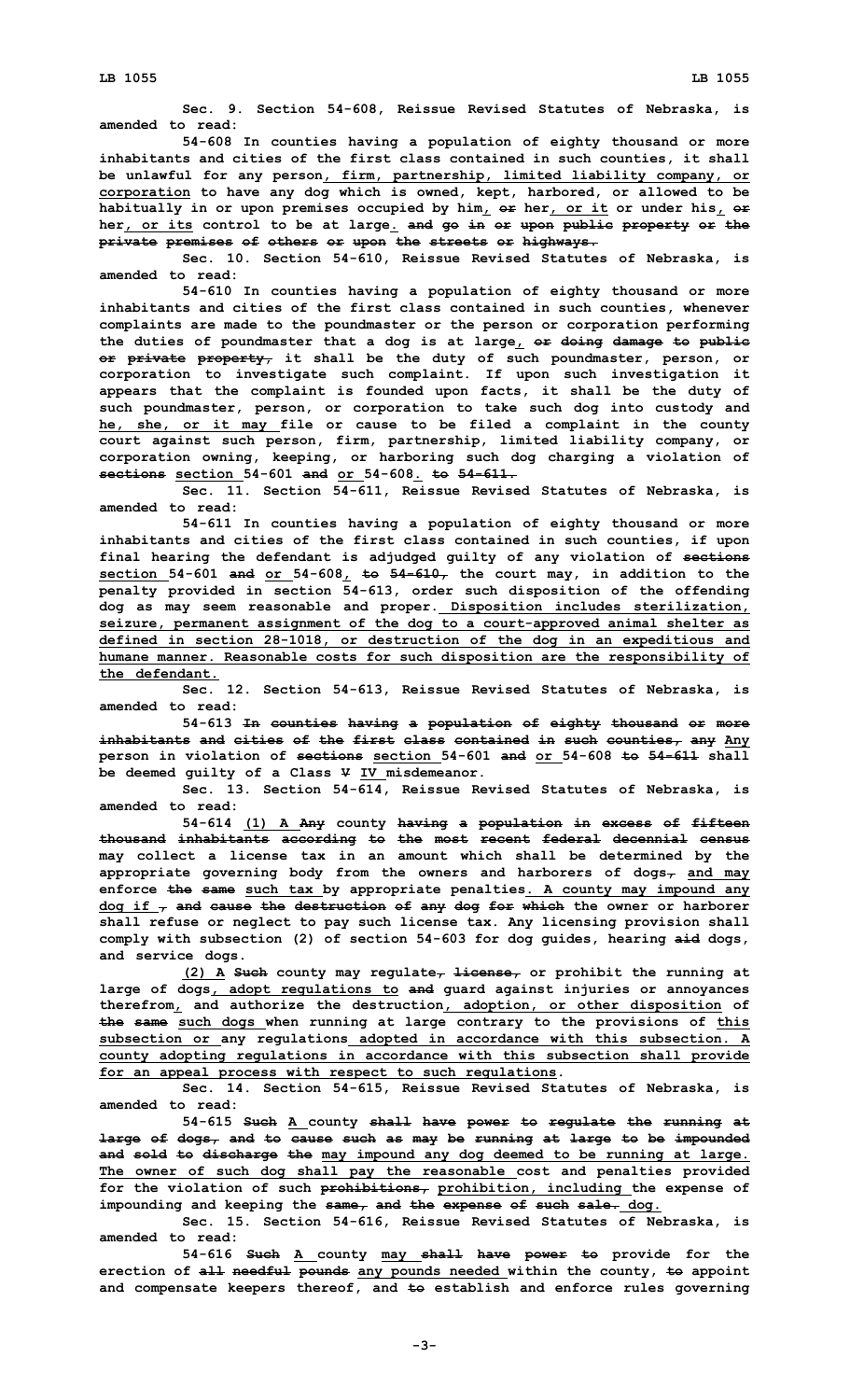**Sec. 16. Section 54-617, Reissue Revised Statutes of Nebraska, is amended to read:**

**54-617 For purposes of sections 54-617 to 54-624 and section 22 of this act:**

**(1) Animal control authority shall mean means an entity authorized to enforce the animal control laws of <sup>a</sup> county, city, or village or this state and includes any local law enforcement agency or other agency designated by <sup>a</sup> county, city, or village to enforce the animal control laws of such county, city, or village;**

**(2) Animal control officer shall mean means any individual employed, appointed, or authorized by an animal control authority for the purpose of aiding in the enforcement of sections 54-617 to 54-624 and section 22 of this act or any other law or ordinance relating to the licensure of animals, control of animals, or seizure and impoundment of animals and shall include includes any state or local law enforcement officer or other employee whose duties in whole or in part include assignments that involve the seizure and impoundment of any animal;**

**(3) Dangerous dog shall mean any dog that, according to the records of an animal control authority: (a) Has killed or inflicted severe injury on <sup>a</sup> human being on public or private property; (b) has killed <sup>a</sup> domestic animal without provocation while the dog was off the owner's property; or (c) has been previously determined to be <sup>a</sup> potentially dangerous dog by an animal control authority and the owner has received notice of such determination and such dog again aggressively bites, attacks, or endangers the safety of humans or domestic animals. A dog shall not be defined as <sup>a</sup> dangerous dog if the threat, any injury that is not <sup>a</sup> severe injury, or the damage was sustained by <sup>a</sup> person who, at the time, was committing <sup>a</sup> willful trespass as defined in section 20-203, 28-520, or 28-521 or any other tort upon the property of the owner of the dog, who was tormenting, abusing, or assaulting the dog, who has, in the past, been observed or reported to have tormented, abused, or assaulted the dog, or who was committing or attempting to commit <sup>a</sup> crime;**

**(3)(a) Dangerous dog means <sup>a</sup> dog that, according to the records of an animal control authority: (i) Has killed <sup>a</sup> human being; (ii) has inflicted injury on <sup>a</sup> human being that requires medical treatment; (iii) has killed <sup>a</sup> domestic animal without provocation; or (iv) has been previously determined to be <sup>a</sup> potentially dangerous dog by an animal control authority, the owner has received notice of such determination, and the dog inflicts an injury on <sup>a</sup> human being that does not require medical treatment, injures <sup>a</sup> domestic animal, or threatens the safety of humans or domestic animals.**

**(b)(i) <sup>A</sup> dog shall not be defined as <sup>a</sup> dangerous dog under subdivision (3)(a)(ii) of this section if the individual was tormenting, abusing, or assaulting the dog at the time of the injury or has, in the past, been observed or reported to have tormented, abused, or assaulted the dog.**

**(ii) <sup>A</sup> dog shall not be defined as <sup>a</sup> dangerous dog under subdivision (3)(a)(iv) of this section if the injury, damage, or threat was sustained by an individual who, at the time, was committing <sup>a</sup> willful trespass as defined in section 20-203, 28-520, or 28-521, was committing any other tort upon the property of the owner of the dog, was tormenting, abusing, or assaulting the dog, or has, in the past, been observed or reported to have tormented, abused, or assaulted the dog, or was committing or attempting to commit <sup>a</sup> crime;**

**(4) Domestic animal shall mean means <sup>a</sup> cat, <sup>a</sup> dog, or livestock. Livestock includes buffalo, deer, antelope, fowl, and any other animal in any zoo, wildlife park, refuge, wildlife area, or nature center intended to be on exhibit;**

**(5) Medical treatment means treatment administered by <sup>a</sup> physician or other licensed health care professional;**

**(5) (6) Owner shall mean means any person, firm, corporation, organization, political subdivision, or department possessing, harboring, keeping, or having control or custody of <sup>a</sup> dog; and**

**(6) (7) Potentially dangerous dog shall mean means (a) any dog that when unprovoked (i) inflicts <sup>a</sup> nonsevere injury on <sup>a</sup> human or inflicts an injury on <sup>a</sup> human being that does not require medical treatment, (ii) injures <sup>a</sup> domestic animal, or (iii) either on public or private property or (ii) chases or approaches <sup>a</sup> person upon streets, sidewalks, or any public grounds in <sup>a</sup> menacing fashion or apparent attitude of attack or (b) any specific dog with <sup>a</sup> known propensity, tendency, or disposition to attack when unprovoked, to cause injury, or to threaten the safety of humans or domestic animals.; and**

**(7) Severe injury shall mean any physical injury that results in disfiguring lacerations requiring multiple sutures or cosmetic surgery or one or more broken bones or that creates <sup>a</sup> potential danger to the life or health of the victim.**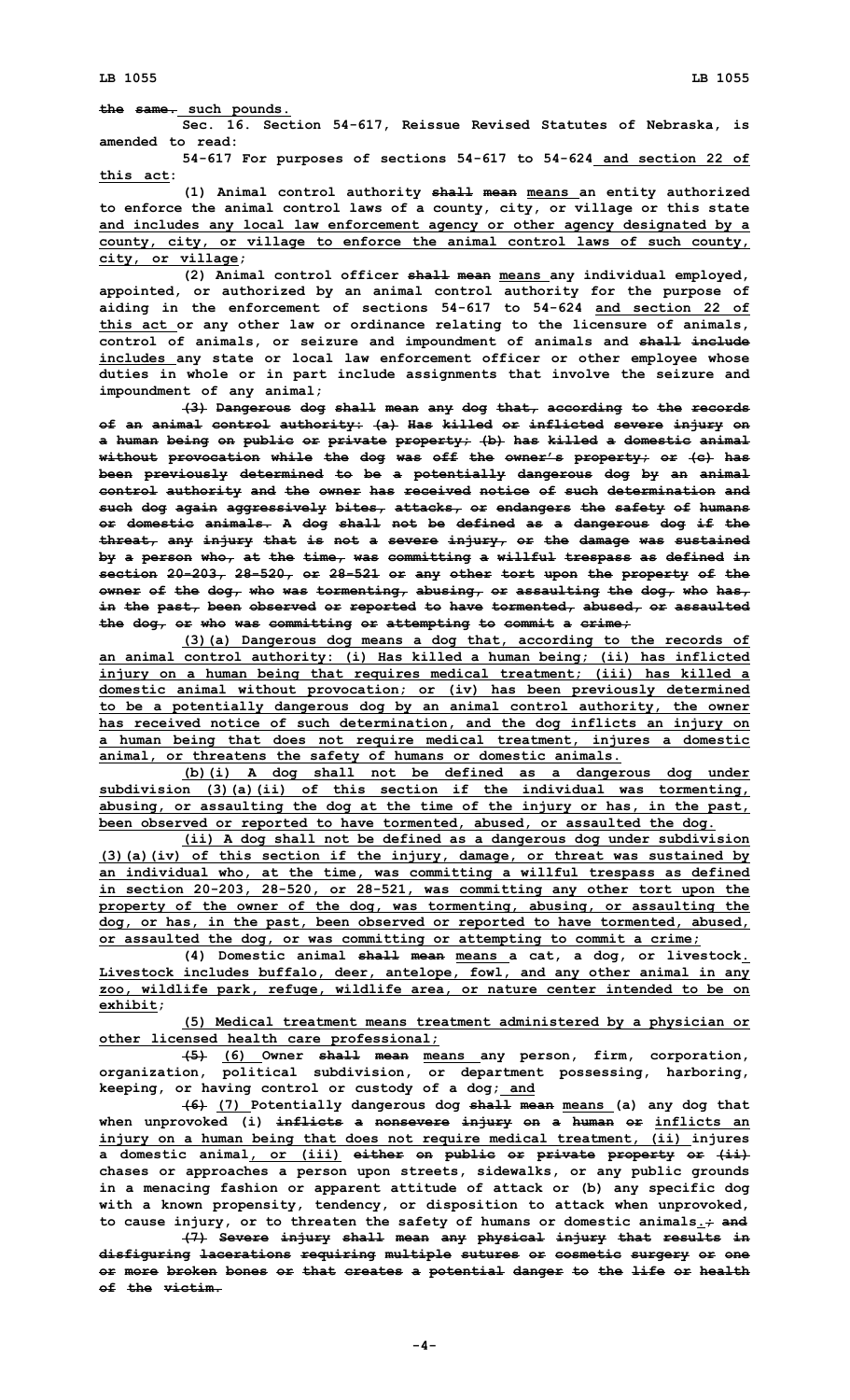**Sec. 17. Section 54-618, Reissue Revised Statutes of Nebraska, is amended to read:**

**54-618 (1) <sup>A</sup> dangerous dog that has been declared as such shall be spayed or neutered and implanted with <sup>a</sup> microchip identification number by <sup>a</sup> licensed veterinarian within thirty days after such declaration. The cost of both procedures is the responsibility of the owner of the dangerous dog. Written proof of both procedures and the microchip identification number shall be provided to the animal control authority after the procedures are completed.**

**(2) No owner of <sup>a</sup> dangerous dog shall permit the dog to go beyond the property of the owner unless the dog is restrained securely by <sup>a</sup> chain or leash.**

**(3) Except as provided in subsection (4) of this section or for <sup>a</sup> reasonable veterinary purpose, no owner of <sup>a</sup> dangerous dog shall transport such dog or permit such dog to be transported to another county, city, or village in this state.**

**(4) An owner of <sup>a</sup> dangerous dog may transport such dog or permit such dog to be transported to another county, city, or village in this state for the purpose of permanent relocation of the owner if the owner has obtained written permission prior to such relocation from the animal control authority of the county, city, or village in which the owner resides and from the county, city, or village in which the owner will reside. Each animal control authority may grant such permission based upon <sup>a</sup> reasonable evaluation of both the owner and the dog, including if the owner has complied with the laws of this state and of the county, city, or village in which he or she resides with regard to dangerous dogs after the dog was declared dangerous. An animal control authority shall not grant permission under this subsection if the county, city, or village has an ordinance or resolution prohibiting the relocation of dangerous dogs. After the permanent relocation, the animal control authority of the county, city, or village in which the owner resides shall monitor the owner and such dog for <sup>a</sup> period of at least thirty days but not to exceed ninety days to ensure the owner's compliance with the laws of this state and of such county, city, or village with regard to dangerous dogs. Nothing in this subsection shall permit the rescindment of the declaration of dangerous dog.**

**Sec. 18. Section 54-619, Reissue Revised Statutes of Nebraska, is amended to read:**

**54-619 (1) No person, firm, partnership, limited liability company, or corporation shall own, keep, or harbor or allow to be in or on any premises occupied by him, her, or it or under his, her, or its charge or control any dangerous dog without such dog being confined so as to protect the public from injury.**

**(2) While unattended on the owner's property, <sup>a</sup> dangerous dog shall be securely confined, in <sup>a</sup> humane manner, indoors or in <sup>a</sup> securely enclosed and locked pen or structure suitably designed to prevent the entry of young children and to prevent the dog from escaping. The pen or structure shall have secure sides and <sup>a</sup> secure top. If the pen or structure has no bottom secured to the sides, the sides shall be embedded into the ground at <sup>a</sup> depth of at least one foot. The pen or structure shall also protect the dog from the elements. The pen or structure shall be at least ten feet from any property line of the owner. The owner of <sup>a</sup> dangerous dog shall post <sup>a</sup> warning sign signs on the property where the dog is kept that is are clearly visible from all areas of public access and that informs inform persons that <sup>a</sup> dangerous dog is on the property. Each warning sign shall be no less than ten inches by twelve inches and shall contain the words warning and dangerous animal in high-contrast lettering at least three inches high on <sup>a</sup> black background.**

**Sec. 19. Section 54-620, Reissue Revised Statutes of Nebraska, is amended to read:**

**54-620 Any dangerous dog may be immediately confiscated by an animal control officer if the owner is in violation of sections 54-617 to 54-624 and section 22 of this act. The owner shall be responsible for the reasonable costs incurred by the animal control authority for the care of <sup>a</sup> dangerous dog confiscated by an animal control officer or for the destruction of any dangerous dog if the action by the animal control authority is pursuant to law and if the owner violated sections 54-617 to 54-624 and section 22 of this act.**

**Sec. 20. Section 54-623, Reissue Revised Statutes of Nebraska, is amended to read:**

**54-623 (1) Any person convicted of <sup>a</sup> violation of sections 54-617 to 54-624 and section 22 of this act shall not own <sup>a</sup> dangerous dog within ten years after such conviction. Any person violating this subsection shall be guilty of <sup>a</sup> Class IIIA misdemeanor, and the dog shall be treated as provided**